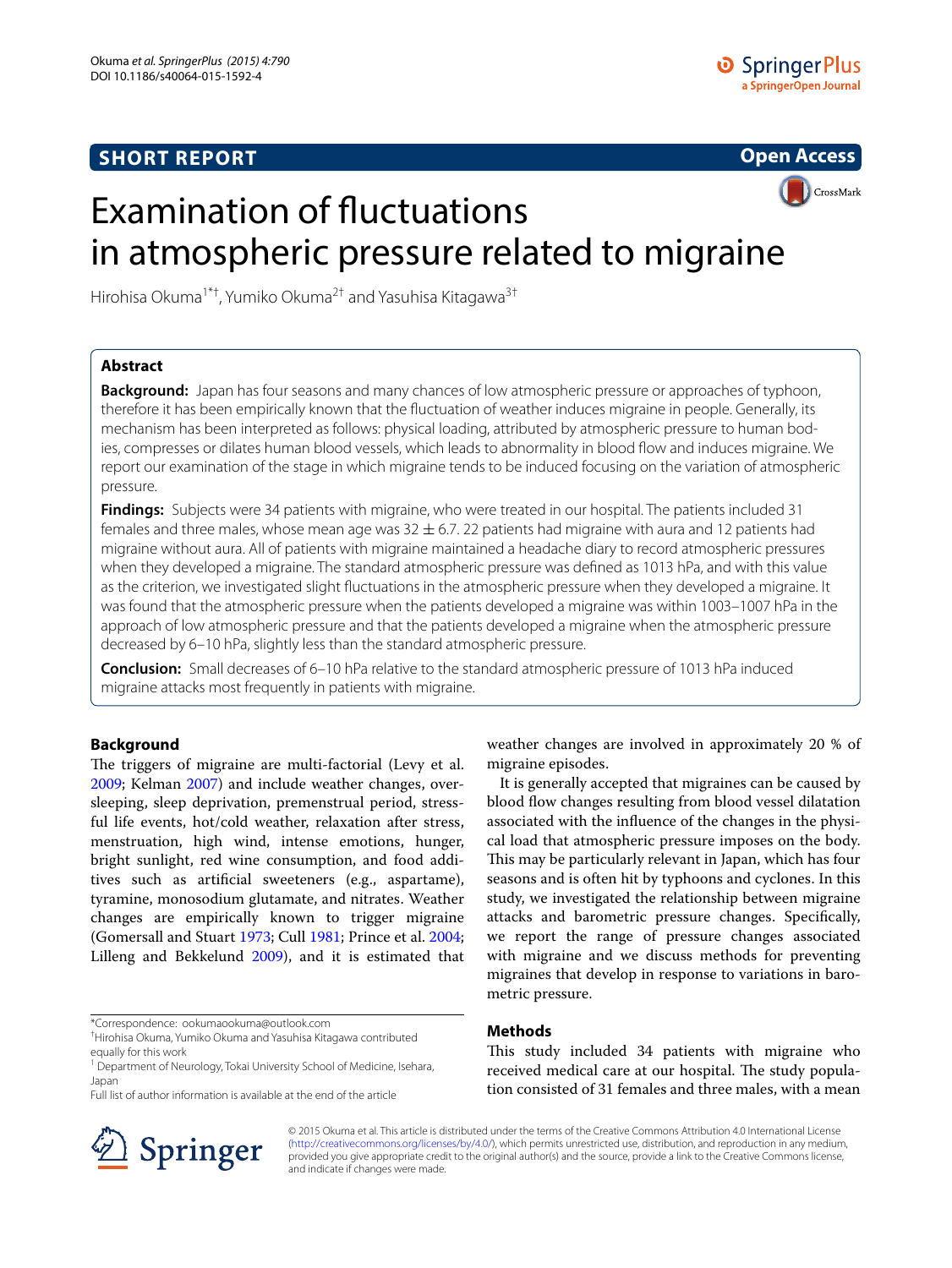$(\pm SD)$  age of 32  $(\pm 6.7)$  years. Twenty-two patients had migraine with aura (MA), whereas 12 had migraine without aura (MOA). In addition, a group of 28 patients with tension-type headache (TTH) were included as controls (Headache Classification Committee of the International Headache Society [2013](#page-3-4)).

The incidence of migraine in the study population was investigated from July 28, 2014, to August 15, 2014. During this period, a tropical cyclone (Typhoon No. 11, Halong) formed, approached, and passed across the Japanese archipelago. The central atmospheric pressure of this tropical cyclone ranged from 920 to 1008 hPa during the period. The patients were instructed to carry with them a headache diary to record the time of migraine attack and to check weather data released by the Japan Meteorological Agency and record the atmospheric pressure at the time of migraine onset. Standard atmospheric pressure was defined as 1013 hPa, and deviations from this value at the time of onset were calculated. The relationship between the onset of migraine and barometric pressure levels resulting from the approach of the tropical cyclone was examined using the Mann–Whitney U test.

The subjects were asked to refrain as much as possible from consuming alcoholic beverages and foods containing known migraine triggers during the study period.

## **Results**

The proportions of patients who developed migraine in association with atmospheric pressure decrease were as follows: 72.7 % (16/22) of MA patients, 75.0 % (9/12) of MOA patients, and 21.4 % (6/28) of TTH patients. Thus, patients with migraine experienced headaches associated with atmospheric pressure decrease at a significantly greater rate than patients with TTH. In addition, most of these migraines developed during periods of quite small pressure decreases from the standard atmospheric pressure (Table [1\)](#page-1-0). Patients developed migraine at a rate of 23.5 % when the atmospheric pressure ranged from 1005 to  $<1007$  hPa, and at a rate of 26.5 % when the atmospheric pressure ranged from 1003 to <1005 hPa. These proportions were significantly larger than those in controls (both *p* values were <0.05). Migraine occurred most frequently when the atmospheric pressure decreased by 6–10 hPa relative to the standard pressure. There was no significant difference between MA and MOA patients in the incidence of migraine attacks during atmospheric pressure decrease.

## **Discussion**

Mukamal et al. ([2009](#page-3-5)) analyzed 7054 patients admitted to an emergency department between May 2000 and December 2007 with a primary discharge diagnosis of headaches including migraine. They reported that a temperature increase of 5 °C in the 24 h preceding hospital presentation increased the acute risk of headache by 7.5 %. The occurrence of cyclones 48–72 h before hospitalization also increased the risk of non-migraine headache. The impact of barometric pressure change was greater in patients with migraine than in patients with non-migraine headache.

Alstadhaug et al. ([2005](#page-2-2)) reported that migraine attacks occurred more frequently in the light arctic summer season than in the dark winter season, particularly in patients with a lifetime history of MA. They also reported an incidence rate of 80 %, a value comparable

## <span id="page-1-0"></span>**Table 1 The relationship between the atmospheric pressure and migraine incidence**

|                  | $MA (n = 22)$                                      | $MOA (n = 12)$ | Total (%) | TTH $(n = 28)$ (control group) | p value  |
|------------------|----------------------------------------------------|----------------|-----------|--------------------------------|----------|
| Gender (female)  | 21                                                 | 10             |           | 19                             | ns       |
| Ave. age         | $34 \pm 4.8$                                       | $33 \pm 2.8$   |           | $39 \pm 6.4$                   | ns       |
|                  | Atmospheric pressure (hPa) when developed headache |                |           |                                |          |
| 1011 to $<$ 1013 | $\Omega$                                           |                | 2.9       | 0                              | ns       |
| 1009 to <1011    |                                                    |                | 5.9       | 0                              | ns       |
| 1007 to <1009    |                                                    | 0              | 2.9       | 0                              | ns       |
| 1005 to <1007    |                                                    |                | 23.5      |                                | p < 0.05 |
| 1003 to $<$ 1005 |                                                    |                | 26.5      |                                | p < 0.05 |
| 1001 to $<$ 1003 |                                                    |                | 5.9       |                                | ns       |
| 999 to <1001     |                                                    | $^{(1)}$       | 2.9       | 0                              | ns       |
| 997 to <999      | 0                                                  |                | 2.9       |                                | ns       |
| 968 to <997      |                                                    |                | 0.0       |                                | ns       |

*MA* migraine with aura, *MOA* migraine without aura, *TTH* tension-type headache, *ns* not significant

Patients developed migraine at a rate of 23.5 % when the atmospheric pressure ranged from 1005 to <1007 hPa, and at a rate of 26.5 % when the atmospheric pressure ranged from 1003 to <1005 hPa. These proportions were significantly larger than those in case of controls (both *p* values were <0.05)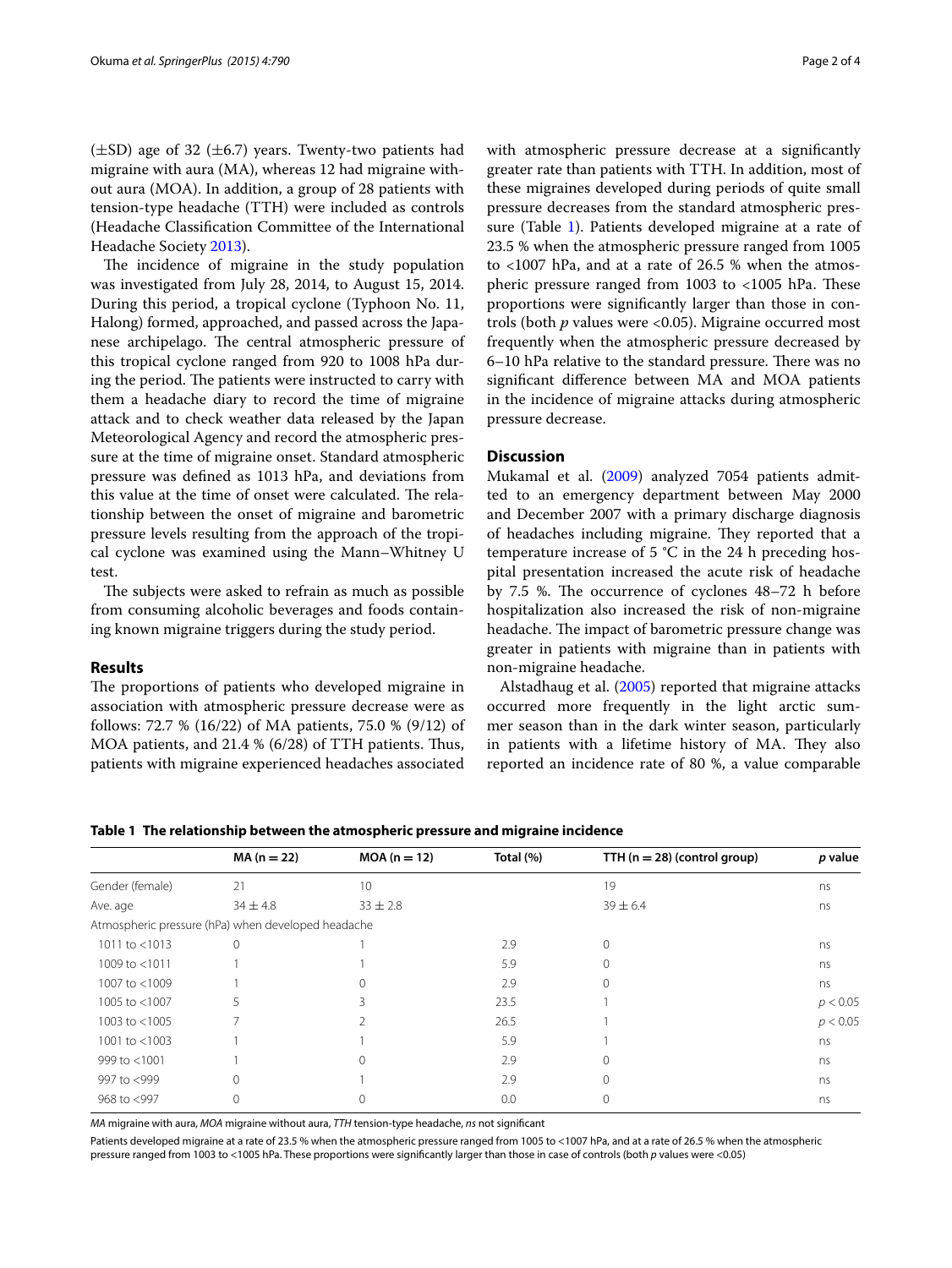to ours. A distinctive feature of their study was that they focused on light intensity, particularly in patients with MA. In contrast, we focused on the association between migraine and barometric pressure. We found that atmospheric pressure changes are significantly associated with migraine attack.

We found that migraine often developed shortly before the appearance of cyclones. Specifically, we found that the range from 1003 to <1007 hPa, i.e., 6–10 hPa below standard atmospheric pressure, was most likely to induce migraine. In the study by Mukamal et al. [\(2009](#page-3-5)), the mean atmospheric variation was 7.9 mmHg, which is consistent with our finding. Despite many investigations (Kugler and Laub [1978;](#page-3-6) Cull [1981;](#page-2-1) Di Lorenzo et al. [2008](#page-2-3); Larmande et al. [1996\)](#page-3-7), it remains unclear how weather change triggers migraine. Bolay and Rapoport ([2011](#page-2-4)) noted that low atmospheric pressure is associated with warm weather, winds, clouds, dust, and precipitation, and suggested that low pressure alone does not trigger migraine. They also proposed that high altitude may complicate the association of low atmospheric pressure with the triggering of migraine. In addition, they suggested that cortical spreading depression (CSD), an intrinsic brain event, activates prevascular trigeminal nerve fibers and may induce migraine (Bolay et al. [2002\)](#page-2-5). On the other hand, Pun [\(2012\)](#page-3-8) proposed that altitude-triggered migraine and high-altitude headache are likely due to hypobaric hypoxia rather than low atmospheric pressure. Messlinger et al. [\(2010\)](#page-3-9) used a climate-controlled room to evaluate the effect of low atmospheric pressure on rats, specifically investigating whether rapid reduction of the ambient pressure to a level comparable to that during a typhoon would induce neuronal activity in the trigeminal nucleus caudalis. Their results indicate that rapid changes in barometric pressure activate trigeminal afferents, followed by an increase in arterial blood pressure. They found that such alteration of barometric pressure did not trigger trigeminovascular neurons with receptive fields from dura mater or from both dura mater and cornea; even prior sensitization with a nitric oxide donor did not alter the response to low atmospheric pressure.

In our study, patients with MA had a higher incidence of migraine attacks than patients with MOA. This is consistent with the idea that small atmospheric changes trigger migraine via the following mechanism (Welch et al. [1993](#page-3-10); Lauritzen [1994;](#page-3-11) Lance et al. [1983;](#page-3-12) Silberstein and Silberstein [1990](#page-3-13)): (1) first, a small decrease in barometric pressure causes dilatation of cerebral blood vessels, leading to serotonin release from platelets, (2) increased levels of blood serotonin induce vasoconstriction and the onset of aura, and (3) finally, the subsequent decrease of serotonin causes rapid dilatation of cerebral blood vessels, thereby triggering migraine. This is consistent with

the common observation that the temporary decrease in cerebral blood flow during CSD is caused by constriction of both the superficial and parenchymal blood vessels, whereas the post-CSD rise in cerebral blood flow is primarily related to the dilatation of parenchymal blood vessels. Considering that migraine patients were more susceptible to small atmospheric changes than controls, it is plausible that the sympathetic nervous system of patients with migraine is more sensitive to barometric perturbations and the pain threshold may be lower than that of controls.

We suggest that patients with barometric pressureassociated migraine should take note of daily weather forecasts and ensure that they have medication on hand if weather changes that might induce a migraine attack are likely to be encountered.

## **Conclusion**

We investigated the influence of decreases of the standard atmospheric pressure (1013 hPa) on frequency of migraine attacks in patients with migraine, and found that decreases of 6–10 hPa are most frequently associated with migraine. We recommend that when cyclones are forecast, patients with migraine should ensure that they have medication on hand.

#### **Authors' contributions**

HO and YO designed the study, analyzed the data, and are responsible for the content of the manuscript. YK provided study guidance, critique, and editorial support. All authors read and approved the final manuscript.

#### **Author details**

<sup>1</sup> Department of Neurology, Tokai University School of Medicine, Isehara, Japan.<sup>2</sup> Green Heights Clinic, Kawasaki, Japan.<sup>3</sup> Department of Neurology, Tokai University Hachioji Hospital, Tokyo, Japan.

#### **Acknowledgements**

None.

#### **Competing interests**

The authors declare that they have no competing interests.

Received: 14 October 2015 Accepted: 4 December 2015 Published online: 18 December 2015

#### **References**

- <span id="page-2-2"></span>Alstadhaug KB, Salvesen R, Bekkelumd SI (2005) Seasonal variation in migraine. Cephalagia 25:811–816
- <span id="page-2-4"></span>Bolay H, Rapoport A (2011) Does low atmospheric pressure independently trigger migraine? Headache 51:1426–1430
- <span id="page-2-5"></span>Bolay H, Reuter U, Dunn A, Huang Z, Boas D, Moskowitz MA (2002) Intrinsic brain activity triggers trigeminal meningeal afferents in a migraine model. Nat Med 8:136–142
- <span id="page-2-1"></span>Cull RE (1981) Barometric pressure and other factors in migraine. Headache 21:102–103
- <span id="page-2-3"></span>Di Lorenzo C, Ambrosini A, Coppola G, Pierelli F (2008) Heat stress disorders and headache: a case of new daily persistent headache secondary to heat stroke. J Neurol Neurosurg Psychiatry 79:610–611
- <span id="page-2-0"></span>Gomersall JD, Stuart A (1973) Variations in migraine attacks with changes in weather conditions. Int J Biometeorol 17:285–289